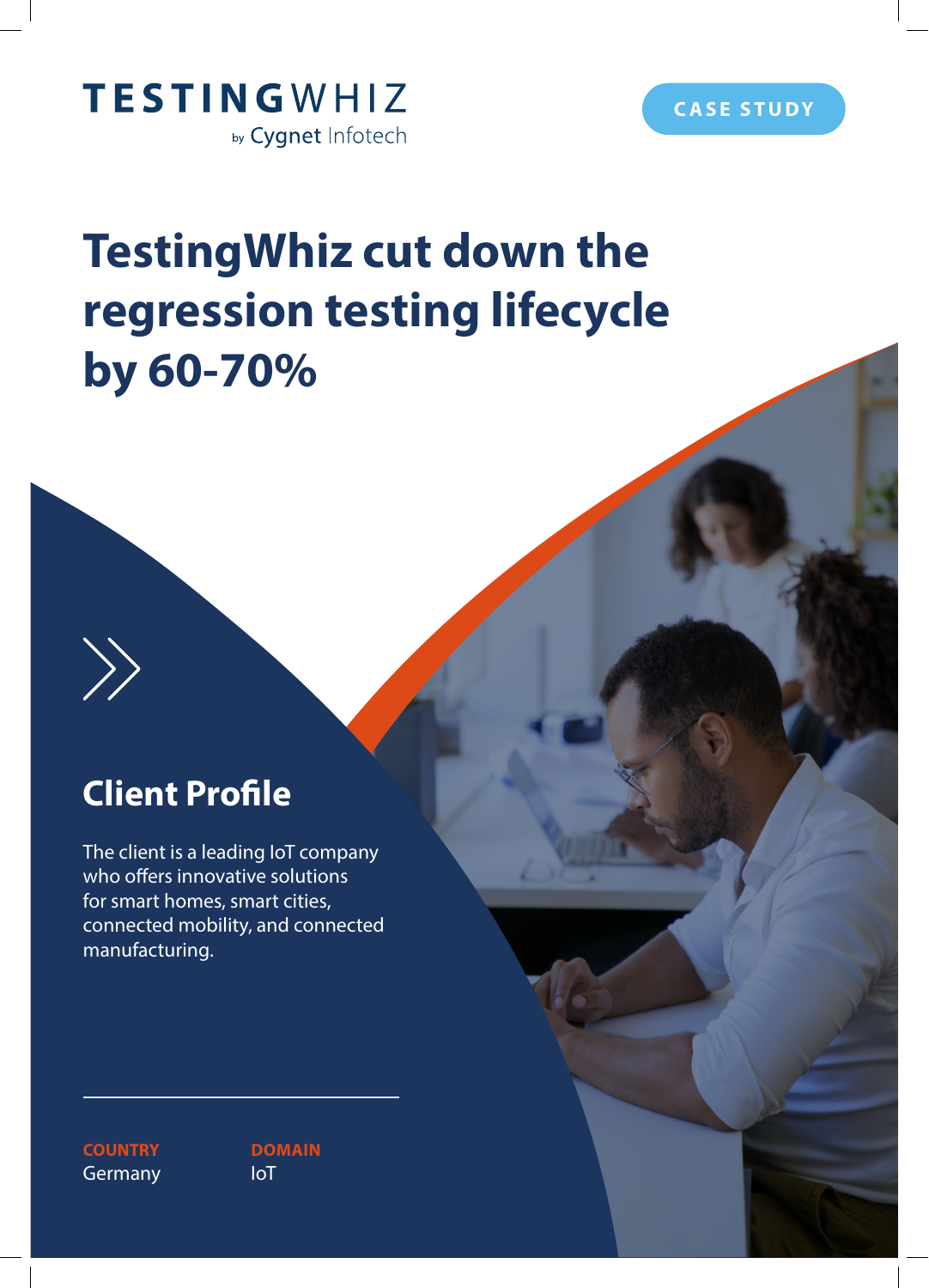# **Challenge**

- Need for a sophisticated test automation tool that can auto test the look and feel of the website
- Need a testing tool that can test the consistency of the UI components across different browser
- Perform end-to-end testing of each component of the website service

- Automated end-to-end regression testing of the system UI, Functional, Database, and API
- Web UI testing automation for accurate appearances across different browser
- Used database testing to ensure data integrity and accuracy as well as mapping of the data with corresponding fields in databases, platforms, and device
- Automated web services testing for business flow validation

# **Outcomes Outcomes**

• By using TestingWhiz, the client was able to automate 800+ test cases with a 60-70% decrease in the regression testing lifecycle